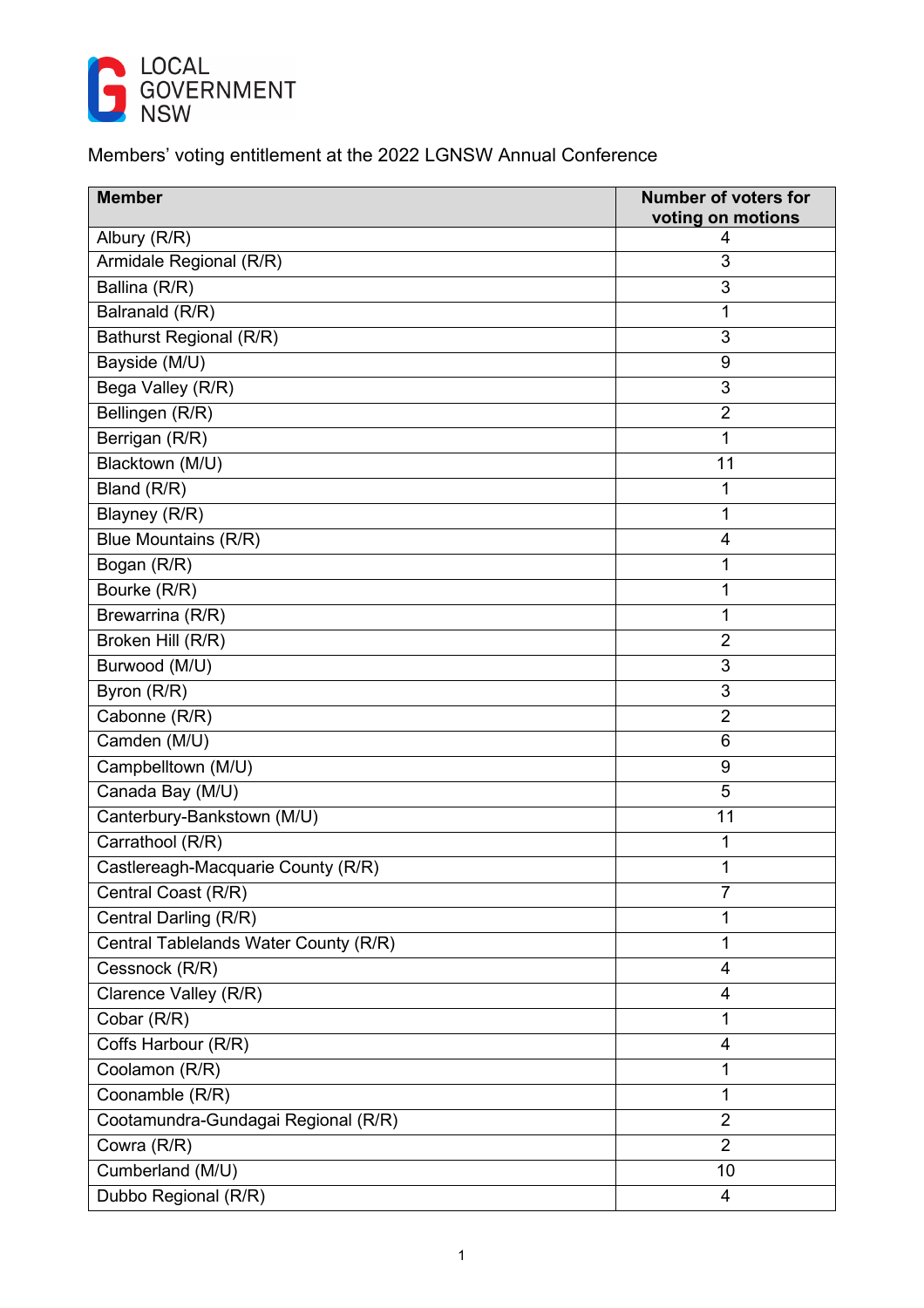

| <b>Member</b>                                    | <b>Number of voters for</b> |
|--------------------------------------------------|-----------------------------|
|                                                  | voting on motions           |
| Dungog (R/R)                                     |                             |
| Edward River (R/R)                               | 1                           |
| Eurobodalla (R/R)                                | 3                           |
| Fairfield (M/U)                                  | 9                           |
| Far West Joint Organisation                      | 1                           |
| Federation (R/R)                                 | $\overline{2}$              |
| Forbes (R/R)                                     | 1                           |
| Georges River (M/U)                              | 9                           |
| Gilgandra (R/R)                                  | 1                           |
| Glen Innes Severn (R/R)                          | 1                           |
| Goldenfields Water County (R/R)                  | 1                           |
| Greater Hume (R/R)                               | $\overline{2}$              |
| Griffith (R/R)                                   | 3                           |
| Gunnedah (R/R)                                   | $\overline{2}$              |
| Gwydir (R/R)                                     | 1                           |
| Hawkesbury City (M/U)                            | $\overline{5}$              |
| Hawkesbury River County (M/U)                    | $\overline{2}$              |
| Hay (R/R)                                        | 1                           |
| Hilltops (R/R)                                   | $\overline{2}$              |
| Hornsby (M/U)                                    | 9                           |
| Hunters Hill (M/U)                               | $\overline{2}$              |
| Inner West (M/U)                                 | 9                           |
| Inverell (R/R)                                   | $\overline{2}$              |
| Junee (R/R)                                      | 1                           |
| Kempsey (R/R)                                    | 3                           |
| Kiama (R/R)                                      | $\mathfrak{B}$              |
| Kimbriki Environmental Enterprises Pty Ltd (M/U) | 1                           |
| Ku-ring-gai (M/U)                                | 6                           |
| Kyogle (R/R)                                     | 1                           |
| Lachlan (R/R)                                    | 1                           |
| Lake Macquarie (R/R)                             | $\overline{7}$              |
| Lane Cove (M/U)                                  | 3                           |
| Leeton (R/R)                                     | $\overline{2}$              |
| Lismore (R/R)                                    | 3                           |
| Lithgow (R/R)                                    | 3                           |
| Liverpool (M/U)                                  | 10                          |
| Liverpool Plains (R/R)                           | 1                           |
| Lockhart (R/R)                                   | 1                           |
| Maitland (R/R)                                   | 4                           |
| Mid-Coast (R/R)                                  | 4                           |
| Moree Plains (R/R)                               | $\overline{2}$              |
|                                                  |                             |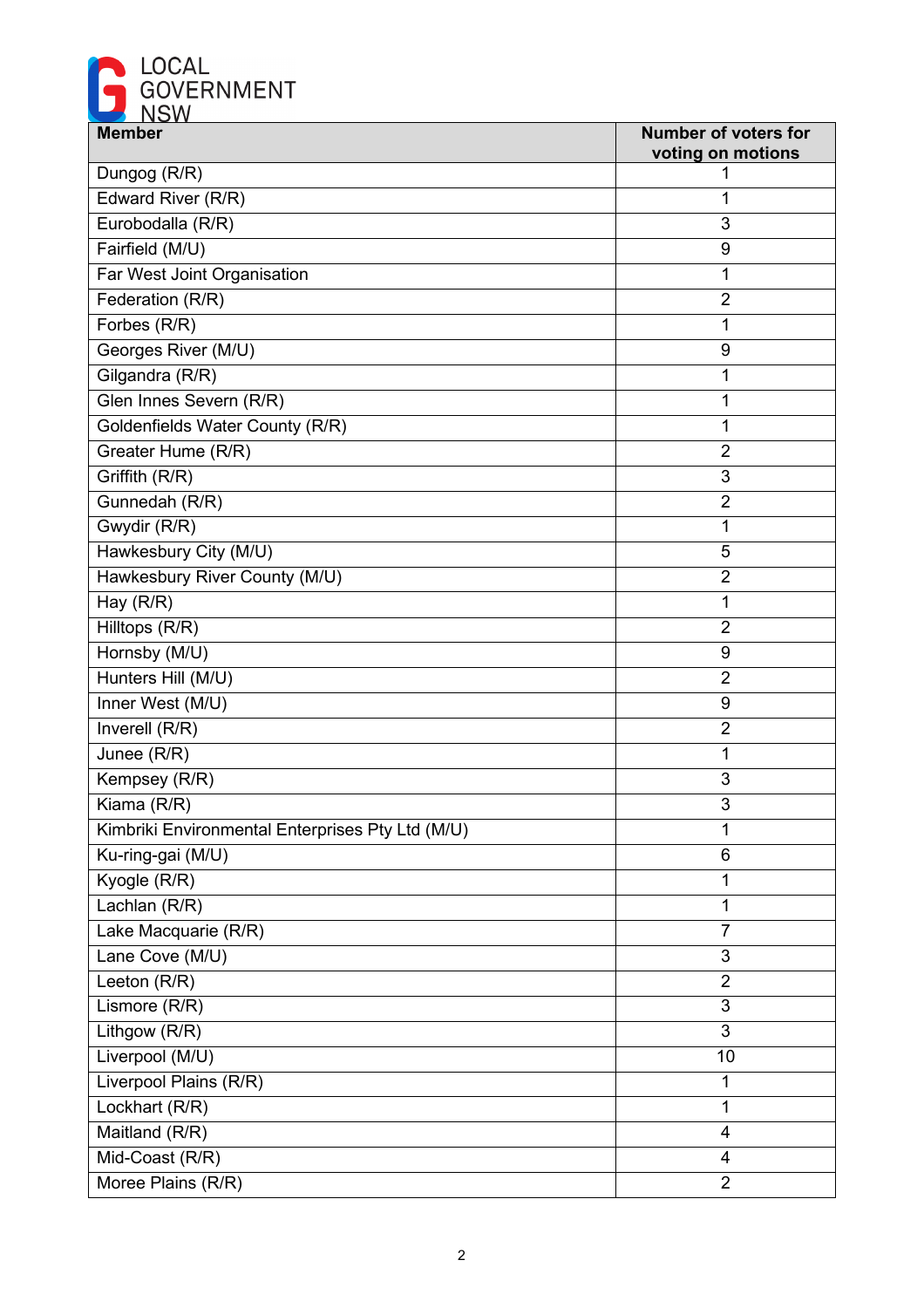

| <b>Member</b>                                           | <b>Number of voters for</b> |
|---------------------------------------------------------|-----------------------------|
|                                                         | voting on motions           |
| Mosman (M/U)                                            | 3                           |
| Murray River (R/R)                                      | $\overline{2}$              |
| Murrumbidgee (R/R)                                      | 1                           |
| Muswellbrook (R/R)                                      | $\overline{2}$              |
| Nambucca (R/R)                                          | $\overline{2}$              |
| Narrabri (R/R)                                          | $\overline{2}$              |
| Narrandera (R/R)                                        | 1                           |
| Narromine (R/R)                                         | 1                           |
| Newcastle (R/R)                                         | $\overline{7}$              |
| New England County (R/R)                                | 1                           |
| North Sydney (M/U)                                      | 5                           |
| Northern Beaches (M/U)                                  | 10                          |
| Northern Sydney Regional Organisation of Councils (M/U) | 1                           |
| Oberon (R/R)                                            | 1                           |
| Orange (R/R)                                            | 3                           |
| Parkes (R/R)                                            | $\overline{2}$              |
| Parramatta, City of (M/U)                               | 10                          |
| Penrith (M/U)                                           | 9                           |
| Port Macquarie-Hastings (R/R)                           | 4                           |
| Port Stephens (R/R)                                     | 4                           |
| Queanbeyan-Palerang Regional (R/R)                      | $\overline{4}$              |
| Randwick (M/U)                                          | 9                           |
| Richmond Valley (R/R)                                   | 3                           |
| Riverina Water County (R/R)                             | 1                           |
| Rous County (R/R)                                       | 1                           |
| Ryde (M/U)                                              | 6                           |
| Shellharbour (R/R)                                      | 4                           |
| Shoalhaven (R/R)                                        | 5                           |
| Singleton (R/R)                                         | 3                           |
| Snowy Monaro Regional (R/R)                             | $\mathfrak{S}$              |
| Snowy Valleys (R/R)                                     | $\overline{2}$              |
| Southern Sydney Regional Organisation of Councils (M/U) | 1                           |
| Strathfield (M/U)                                       | $\overline{4}$              |
| Sutherland Shire (M/U)                                  | 10                          |
| Sydney, City of (M/U)                                   | 10                          |
| Tamworth Regional (R/R)                                 | 4                           |
| Temora (R/R)                                            | 1                           |
| Tenterfield (R/R)                                       | 1                           |
| The Hills Shire (M/U)                                   | 9                           |
| Tweed (R/R)                                             | $\overline{4}$              |
|                                                         | $\overline{2}$              |
| Upper Hunter (R/R)                                      |                             |